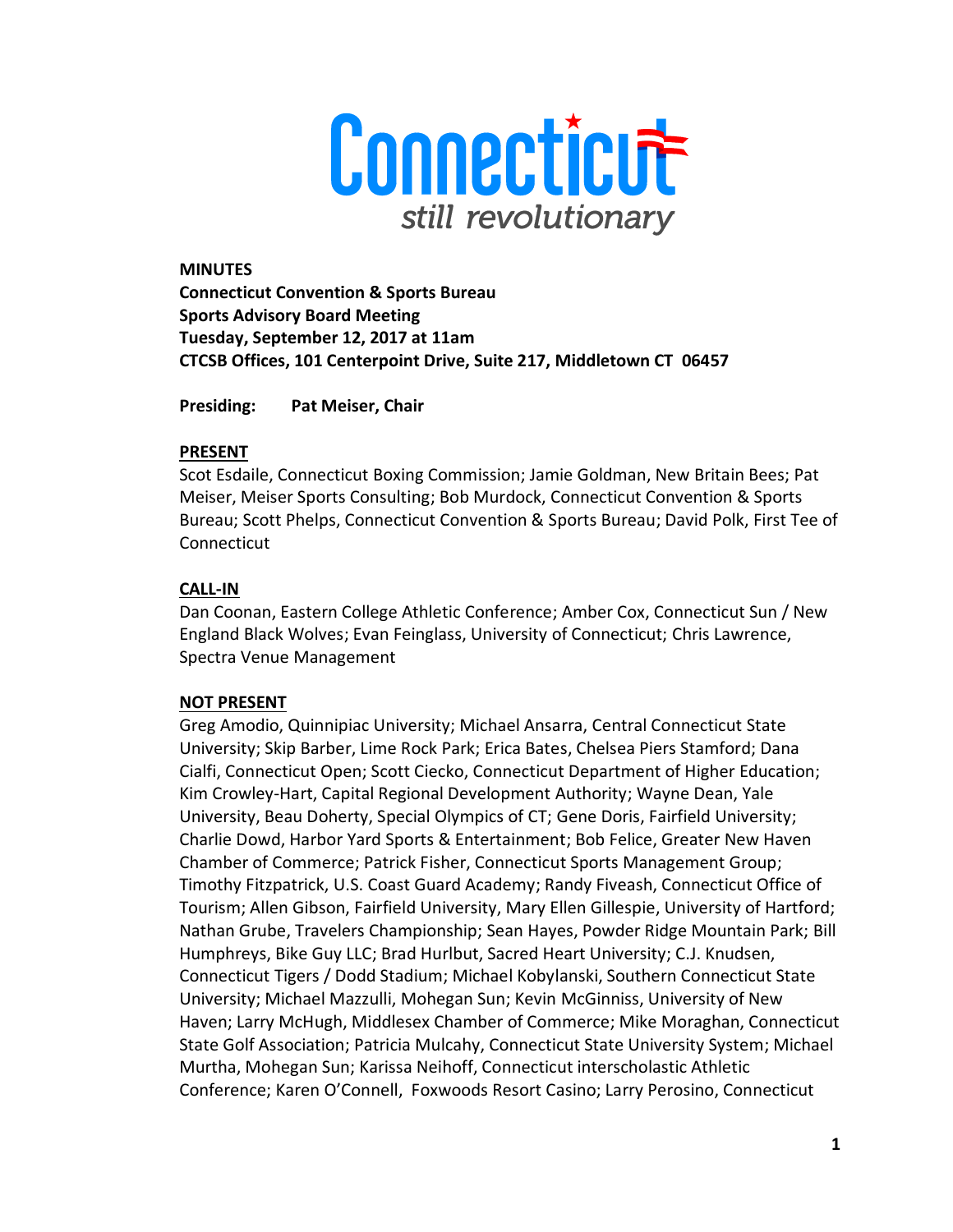Boxing Commission; Maura Provencher, Connecticut Conference of Independent Colleges, Michael Renwick, Trinity College; Tim Restall, Hartford Yard Goats; Beth Shluger, Hartford Marathon Foundation; Rob Thompson, University of New Haven, Valerie Stolfi-Collins, Connecticut Recreation and Parks Association; Josh Urrutia, Riverfront Recapture, Josh Vanada, Thompson Speedway Motorsports Park.

### **Introduction and Call to Order:**

Ms. Meiser called the meeting to order at 11:05am.

### **Review and Approval of Minutes:**

The minutes of the February 1, 2017 meeting were reviewed and accepted by a unanimous vote.

## **CTCSB Update:**

Mr. Phelps reported the Connecticut Convention and Sports Bureau (CTCSB) offices have moved to Middletown. The Connecticut Office of Tourism moved to a State owned building and, since the CTCSB is a considered a contractor, the Bureau needed to find their own space.

Mr. Phelps encouraged all sports advisory board members to attend the 2<sup>nd</sup> annual hospitality industry night / bring it home awards ceremony on Tuesday, October 3 at the Riverfront Boathouse in Hartford. Award recipients will include:

- Bring it Home Awards:
	- Matt Fluery of West Hartford for the Association of Science and Technology Centers Convention
	- Jason Guyot of Mystic for the Baseball Winter Weekend
	- Luis Lopez of Ridgefield for the CT Salsa Festival
	- Raymond Pineault of Glastonbury for the Barrett-Jackson Auction
	- Elaine Sangiovanni of North Haven and Trish Wang of Farmington for the 2017 U.S. Figure Skating's World Junior Synchronized Team Selection Event
- Thomas J, Shortell Award
	- Aidan Charles of Guilford for 2017 USA Cycling's Cyclocross National Championships and the 2017 New Haven Grand Prix
- Distinguished Leadership Award
	- Don Devivo, President of DATTCO, incoming Chair for the American Bus Association

For the year to date, Mr. Phelps reported that lead room night numbers are slightly down, the number of leads issued are slightly up and the number of definite room nights are up.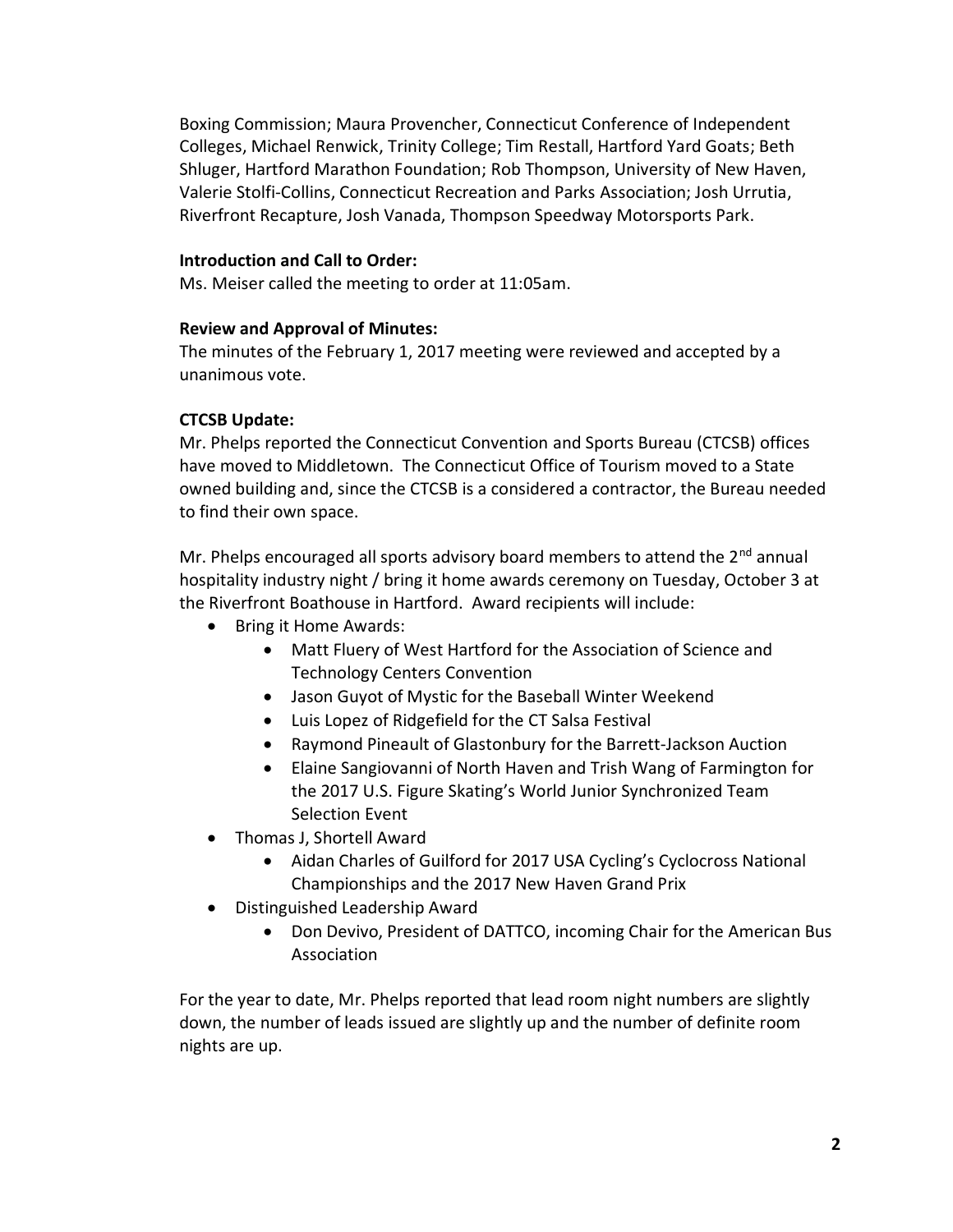### **Sports Marketing Report:**

The biggest recent sports news was that Connecticut was awarded seven NCAA Championships. These events will occur in New Haven, Bridgeport, Hamden, Hartford and East Hartford. In date order, these are:

**2018 NCAA DI Men's Ice Hockey Regional** hosted by Fairfield University and Yale University: The NCAA Hockey Regional is returning to the Webster Bank Arena in Bridgeport. The winner of the Regional Championship will advance to the Frozen Four which will be held in Minneapolis. This event is expected to be a sell-out (20,000+ total) and results in over 1,000 hotel room nights for the Bridgeport area. Both Bridgeport and Hartford also have outstanding bids to host this Regional in 2020, 2021 and/or 2022.

**2019 NCAA DI Men's Basketball First/Second Rounds** hosted by the University of Connecticut. March Madness in Connecticut. The NCAA First and Second Round will be returning to the XL Center in Hartford for the first time in 21 years. The participating teams and NCAA alone will utilize over 4,000 hotel room nights for this event. Total attendance is expected to be 35,000 to 40,000 for the three sessions of the event.

**2019 NCAA Women's Ice Hockey Championships** hosted by Quinnipiac University will be held at TD Bank Sports Center. Quinnipiac hosted this Championship in 2014 and the event drew over 6,700 spectators. The participating teams and NCAA will utilize over 700 hotel room nights for this event.

**2019 NCAA DI Men's Lacrosse Quarterfinal** hosted by Fairfield University will be held in East Hartford at Pratt & Whitney Stadium at Rentschler Field. This event typically draws about 14,000 fans and the NCAA will utilize over 500 hotel room nights in the Hartford area.

**2021 and 2022 NCAA DI, DII, DII Men's Lacrosse Championships** hosted by Fairfield University will be held in East Hartford at Pratt & Whitney Stadium at Rentschler Field. The main competition in the bid process was NFL Stadiums: Gillette Stadium (New England Patriots) which is the host site for the 2017 & 2018 Championships, M & T Bank Stadium (Baltimore Ravens), FedEx Field (Washington Redskins) and Lincoln Financial Field (Philadelphia Eagles). The NCAA team and officials hotel block for this event will be about 2,000 room nights per year. For this combined Championships, average attendance per year has been over 100,000 people.

**2022 NCAA DI Men's Golf Regional Championship** hosted by Yale University will be held at The Course at Yale. Over 500 hotel room nights will be utilized by the NCAA and the 75 participating golfers in this 54 hole tournament.